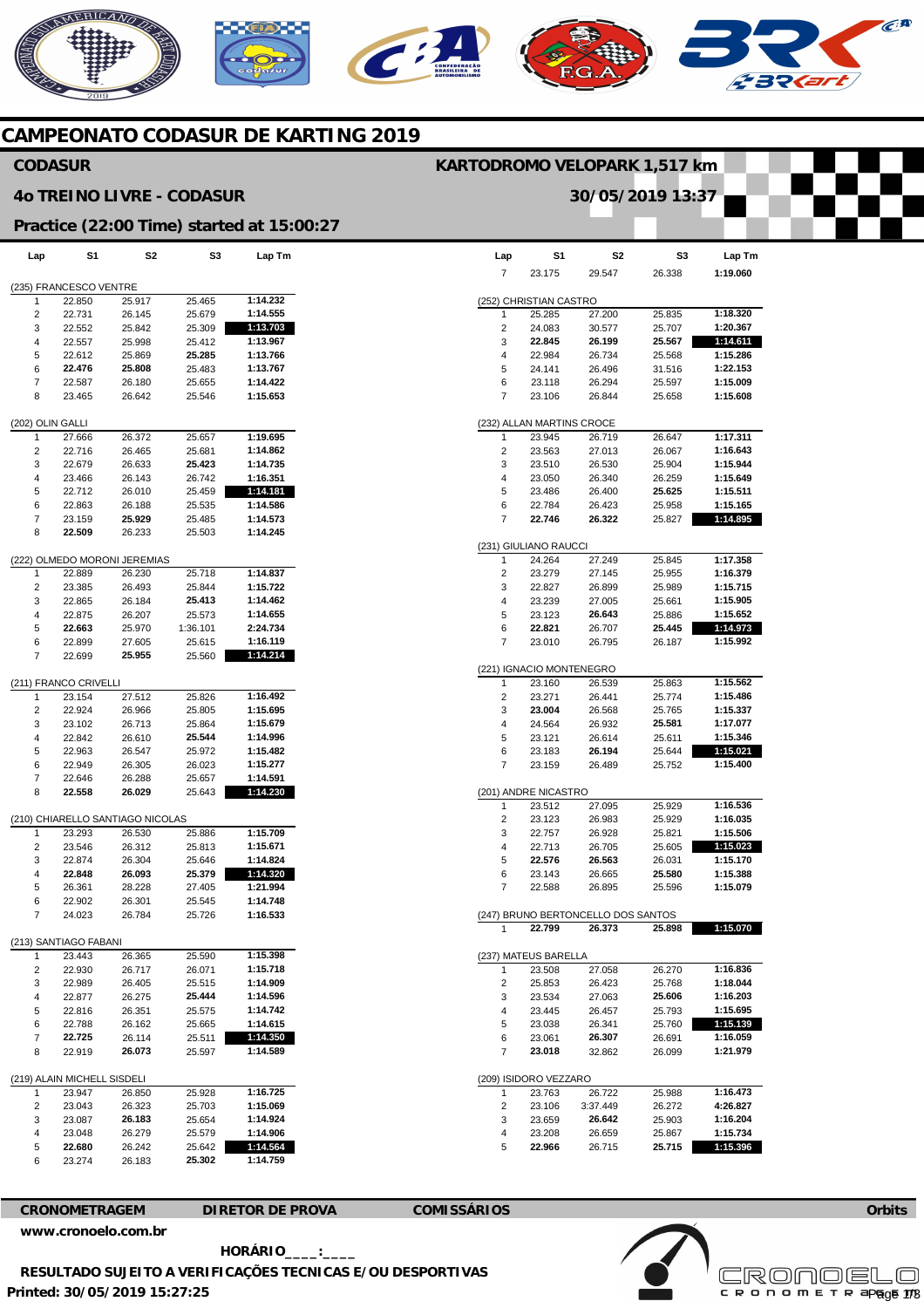

# **CAMPEONATO CODASUR DE KARTING 2019**

#### **CODASUR**

#### **4o TREINO LIVRE - CODASUR**

### **Practice (22:00 Time) started at 15:00:27**

| Lap                                  | S1                            | S2                              | S3       | Lap Tm   |  |  |  |  |
|--------------------------------------|-------------------------------|---------------------------------|----------|----------|--|--|--|--|
|                                      |                               | (207) GONZALES SANTIAGO NICOLAS |          |          |  |  |  |  |
| 1                                    | 24.241                        | 27.121                          | 26.368   | 1:17.730 |  |  |  |  |
|                                      |                               |                                 |          | 1:17.050 |  |  |  |  |
| 2                                    | 23.858                        | 26.968                          | 26.224   |          |  |  |  |  |
| 3                                    | 23.692                        | 26.686                          | 25.899   | 1:16.277 |  |  |  |  |
| 4                                    | 23.440                        | 26.595                          | 26.024   | 1:16.059 |  |  |  |  |
| 5                                    | 23.016                        | 26.442                          | 25.975   | 1:15.433 |  |  |  |  |
|                                      |                               |                                 |          |          |  |  |  |  |
|                                      |                               |                                 |          |          |  |  |  |  |
|                                      | (234) GABRIEL CREPALDI        |                                 |          |          |  |  |  |  |
| 1                                    | 24.224                        | 27.540                          | 26.299   | 1:18.063 |  |  |  |  |
| 2                                    | 23.515                        | 26.609                          | 25.999   | 1:16.123 |  |  |  |  |
| 3                                    | 23.534                        | 26.964                          | 26.131   | 1:16.629 |  |  |  |  |
| 4                                    | 23.571                        | 26.873                          | 26.803   | 1:17.247 |  |  |  |  |
|                                      |                               | 26.662                          | 25.706   | 1:16.131 |  |  |  |  |
| 5                                    | 23.763                        |                                 |          |          |  |  |  |  |
| 6                                    | 23.044                        | 26.580                          | 26.799   | 1:16.423 |  |  |  |  |
| 7                                    | 23.466                        | 26.460                          | 25.714   | 1:15.640 |  |  |  |  |
|                                      |                               |                                 |          |          |  |  |  |  |
|                                      | (205) RODRIGO PFLUCKER        |                                 |          |          |  |  |  |  |
|                                      |                               |                                 |          |          |  |  |  |  |
| 1                                    | 27.176                        | 30.507                          | 26.591   | 1:24.274 |  |  |  |  |
| 2                                    | 23.940                        | 26.921                          | 26.108   | 1:16.969 |  |  |  |  |
| 3                                    | 23.416                        | 26.585                          | 25.714   | 1:15.715 |  |  |  |  |
|                                      |                               |                                 |          |          |  |  |  |  |
|                                      |                               |                                 |          |          |  |  |  |  |
|                                      | (215) GABRIEL PATURLE E SILVA |                                 |          |          |  |  |  |  |
| 1                                    | 24.137                        | 27.463                          | 26.363   | 1:17.963 |  |  |  |  |
| 2                                    | 23.314                        | 26.770                          | 26.147   | 1:16.231 |  |  |  |  |
| 3                                    | 23.534                        | 26.885                          | 26.191   | 1:16.610 |  |  |  |  |
| 4                                    | 24.344                        | 29.702                          | 29.162   | 1:23.208 |  |  |  |  |
|                                      |                               |                                 |          |          |  |  |  |  |
| 5                                    | 23.448                        | 26.412                          | 25.976   | 1:15.836 |  |  |  |  |
| 6                                    | 23.280                        | 26.386                          | 26.135   | 1:15.801 |  |  |  |  |
| 7                                    | 23.630                        | 26.422                          | 26.041   | 1:16.093 |  |  |  |  |
|                                      |                               |                                 |          |          |  |  |  |  |
|                                      |                               |                                 |          |          |  |  |  |  |
|                                      | (212) LUCAS FARIA NOGUEIRA    |                                 |          |          |  |  |  |  |
| 1                                    | 42.903                        | 27.180                          | 26.229   | 1:36.312 |  |  |  |  |
| 2                                    | 23.713                        | 27.339                          | 26.115   | 1:17.167 |  |  |  |  |
| 3                                    | 23.860                        | 31.331                          | 26.042   | 1:21.233 |  |  |  |  |
| 4                                    | 23.524                        | 26.941                          | 25.927   | 1:16.392 |  |  |  |  |
|                                      |                               |                                 |          |          |  |  |  |  |
| 5                                    | 23.707                        | 26.375                          | 25.933   | 1:16.015 |  |  |  |  |
| 6                                    | 23.379                        | 26.942                          | 25.755   | 1:16.076 |  |  |  |  |
| 7                                    | 29.775                        | 27.271                          | 26.210   | 1:23.256 |  |  |  |  |
|                                      |                               |                                 |          |          |  |  |  |  |
|                                      |                               |                                 |          |          |  |  |  |  |
|                                      | (233) NIETZEL JUAN MARTIN     |                                 |          |          |  |  |  |  |
| 1                                    | 24.069                        | 53.477                          | 26.535   | 1:44.081 |  |  |  |  |
| 2                                    | 23.469                        | 26.861                          | 26.126   | 1:16.456 |  |  |  |  |
| 3                                    | 23.426                        | 26.612                          | 26.300   | 1:16.338 |  |  |  |  |
| 4                                    | 23.492                        | 27.085                          | 26.023   | 1:16.600 |  |  |  |  |
|                                      |                               |                                 |          |          |  |  |  |  |
| 5                                    | 23.330                        | 26.790                          | 25.895   | 1:16.015 |  |  |  |  |
| 6                                    | 23.863                        | 26.734                          | 25.991   | 1:16.588 |  |  |  |  |
| 7                                    | 23.520                        | 27.189                          | 26.412   | 1:17.121 |  |  |  |  |
|                                      |                               |                                 |          |          |  |  |  |  |
| (251) JOSE PEDRO PASSADORE           |                               |                                 |          |          |  |  |  |  |
|                                      |                               |                                 |          |          |  |  |  |  |
| 1                                    | 23.819                        | 26.816                          | 26.106   | 1:16.741 |  |  |  |  |
| 2                                    | 23.338                        | 26.962                          | 26.251   | 1:16.551 |  |  |  |  |
| 3                                    | 23.638                        | 26.731                          | 26.219   | 1:16.588 |  |  |  |  |
| 4                                    | 23.721                        | 27.243                          | 25.973   | 1:16.937 |  |  |  |  |
|                                      |                               |                                 |          |          |  |  |  |  |
| 5                                    | 23.350                        | 26.609                          | 26.081   | 1:16.040 |  |  |  |  |
| 6                                    | 23.318                        | 26.888                          | 25.990   | 1:16.196 |  |  |  |  |
| 7                                    | 23.339                        | 26.865                          | 26.271   | 1:16.475 |  |  |  |  |
|                                      |                               |                                 |          |          |  |  |  |  |
| (244) PABLO NICOLÁS FALCHI BOBADILLA |                               |                                 |          |          |  |  |  |  |
|                                      |                               |                                 |          |          |  |  |  |  |
| 1                                    | 23.676                        | 26.846                          | 1:16.903 | 2:07.425 |  |  |  |  |
| 2                                    | 23.612                        | 26.610                          | 26.111   | 1:16.333 |  |  |  |  |
| 3                                    | 23.725                        | 26.941                          | 26.247   | 1:16.913 |  |  |  |  |
| 4                                    | 23.278                        | 26.650                          | 26.342   | 1:16.270 |  |  |  |  |
|                                      |                               |                                 |          |          |  |  |  |  |
| 5                                    | 23.276                        | 26.768                          | 26.176   | 1:16.220 |  |  |  |  |
| 6                                    | 23.150                        | 26.661                          | 26.382   | 1:16.193 |  |  |  |  |
| 7                                    | 23.107                        | 26.801                          | 26.253   | 1:16.161 |  |  |  |  |
|                                      |                               |                                 |          |          |  |  |  |  |

| Lap            | S1                          | S2                            | S3               | Lap Tm               |  |  |  |  |
|----------------|-----------------------------|-------------------------------|------------------|----------------------|--|--|--|--|
|                | (242) BRUNO BUNN SMIELEVSKI |                               |                  |                      |  |  |  |  |
| 1              | 23.784                      | 27.159                        | 27.068           | 1:18.011             |  |  |  |  |
| 2              | 23.664                      | 26.975                        | 26.376           | 1:17.015             |  |  |  |  |
| 3              | 23.766                      | 27.541                        | 25.832           | 1:17.139             |  |  |  |  |
| 4              | 24.179                      | 26.492                        | 25.701           | 1:16.372             |  |  |  |  |
| 5              | 24.626                      | 27.198                        | 26.259           | 1:18.083             |  |  |  |  |
| 6              | 22.936                      | 27.335                        | 25.927           | 1:16.198             |  |  |  |  |
| 7              | 23.465                      | 27.375                        | 26.198           | 1:17.038             |  |  |  |  |
|                |                             | (253) WALDIR BELIZARIO JUNIOR |                  |                      |  |  |  |  |
| 1              | 23.992                      | 27.161                        | 26.218           | 1:17.371             |  |  |  |  |
| 2              | 23.203                      | 3:28.840                      | 26.191           | 4:18.234             |  |  |  |  |
| 3<br>4         | 23.236<br>23.318            | 27.026<br>26.894              | 25.953<br>26.869 | 1:16.215<br>1:17.081 |  |  |  |  |
|                |                             |                               |                  |                      |  |  |  |  |
| 1              | (238) LUCCA CROCE<br>24.082 | 27.306                        | 26.435           | 1:17.823             |  |  |  |  |
| 2              | 24.827                      | 27.805                        | 25.869           | 1:18.501             |  |  |  |  |
| 3              | 23.571                      | 26.875                        | 26.011           | 1:16.457             |  |  |  |  |
| 4              | 23.471                      | 27.157                        | 30.768           | 1:21.396             |  |  |  |  |
| 5              | 23.642                      | 26.816                        | 25.931           | 1:16.389             |  |  |  |  |
| 6              | 23.361                      | 26.769                        | 26.107           | 1:16.237             |  |  |  |  |
| 7              | 23.438                      | 27.095                        | 26.382           | 1:16.915             |  |  |  |  |
|                | (249) JOAO LUIS POCAY       |                               |                  |                      |  |  |  |  |
| 1              | 23.748                      | 27.585                        | 26.533           | 1:17.866             |  |  |  |  |
| $\overline{c}$ | 23.238                      | 27.154                        | 26.695           | 1:17.087             |  |  |  |  |
| 3              | 23.685                      | 27.282                        | 26.739           | 1:17.706             |  |  |  |  |
| 4              | 24.033                      | 27.410                        | 26.082           | 1:17.525             |  |  |  |  |
| 5              | 23.291                      | 26.808                        | 26.171           | 1:16.270             |  |  |  |  |
| 6              | 1:06.929                    | 26.673                        | 26.304           | 1:59.906             |  |  |  |  |
| 7              | 23.325                      | 26.832                        | 26.316           | 1:16.473             |  |  |  |  |
|                |                             | (225) CARREIRA JORGE GUSTAVO  |                  |                      |  |  |  |  |
| 1              | 23.437                      | 27.186                        | 26.467           | 1:17.090             |  |  |  |  |
| 2              | 23.560                      | 26.983                        | 26.129           | 1:16.672             |  |  |  |  |
| 3              | 23.627                      | 29.962                        | 26.217           | 1:19.806             |  |  |  |  |
| 4              | 23.220                      | 2:23.444                      | 34.849           | 3:21.513             |  |  |  |  |
| 5              | 24.026                      | 30.782                        | 26.438           | 1:21.246             |  |  |  |  |
|                | 243) RICHARD ANNUNZIATA     |                               |                  |                      |  |  |  |  |
| 1              | 23.952                      | 27.001                        | 26.156           | 1:17.109             |  |  |  |  |
| 2              | 23.836                      | 26.835                        | 26.008           | 1:16.679             |  |  |  |  |
| 3              | 23.490                      | 2:10.166                      | 26.823           | 3:00.479             |  |  |  |  |
| 4              | 23.790                      | 26.689                        | 26.398           | 1:16.877             |  |  |  |  |
| 5              | 23.895                      | 26.982                        | 26.122           | 1:16.999             |  |  |  |  |
| 6              | 23.656                      | 27.401                        | 26.077           | 1:17.134             |  |  |  |  |
|                |                             | (218) PEDRO PABLO CAMPUANO    |                  |                      |  |  |  |  |
| 1              | 25.077                      | 27.500                        | 26.255           | 1:18.832             |  |  |  |  |
| 2              | 23.853                      | 27.514                        | 26.904           | 1:18.271             |  |  |  |  |
| 3              | 23.971                      | 27.772                        | 26.620           | 1:18.363             |  |  |  |  |
| 4              | 24.063                      | 27.225                        | 27.004           | 1:18.292             |  |  |  |  |
| 5              | 23.675                      | 27.346                        | 25.884           | 1:16.905             |  |  |  |  |
| 6              | 24.174                      | 27.019                        | 26.721           | 1:17.914             |  |  |  |  |
| 7              | 23.624                      | 27.043                        | 26.314           | 1:16.981             |  |  |  |  |
|                |                             | (250) IGNACIO SILVA RODRIGUEZ |                  |                      |  |  |  |  |
| 1              | 25.124                      | 28.001                        | 26.605           | 1:19.730             |  |  |  |  |
| 2              | 23.990                      | 27.381                        | 26.608           | 1:17.979             |  |  |  |  |
| 3              | 23.863                      | 27.840                        | 26.597           | 1:18.300             |  |  |  |  |
| 4              | 23.879                      | 27.195                        | 26.624           | 1:17.698             |  |  |  |  |
| 5              | 23.806<br>23.599            | 27.297                        | 26.338           | 1:17.441             |  |  |  |  |
| 6<br>7         | 23.784                      | 27.135<br>27.395              | 26.480<br>26.190 | 1:17.214<br>1:17.369 |  |  |  |  |
|                |                             |                               |                  |                      |  |  |  |  |

**KARTODROMO VELOPARK 1,517 km** 

**30/05/2019 13:37** 



**CRONOMETRAGEM DIRETOR DE PROVA COMISSÁRIOS** 

**Orbits** 



**Printed: 30/05/2019 15:27:25**